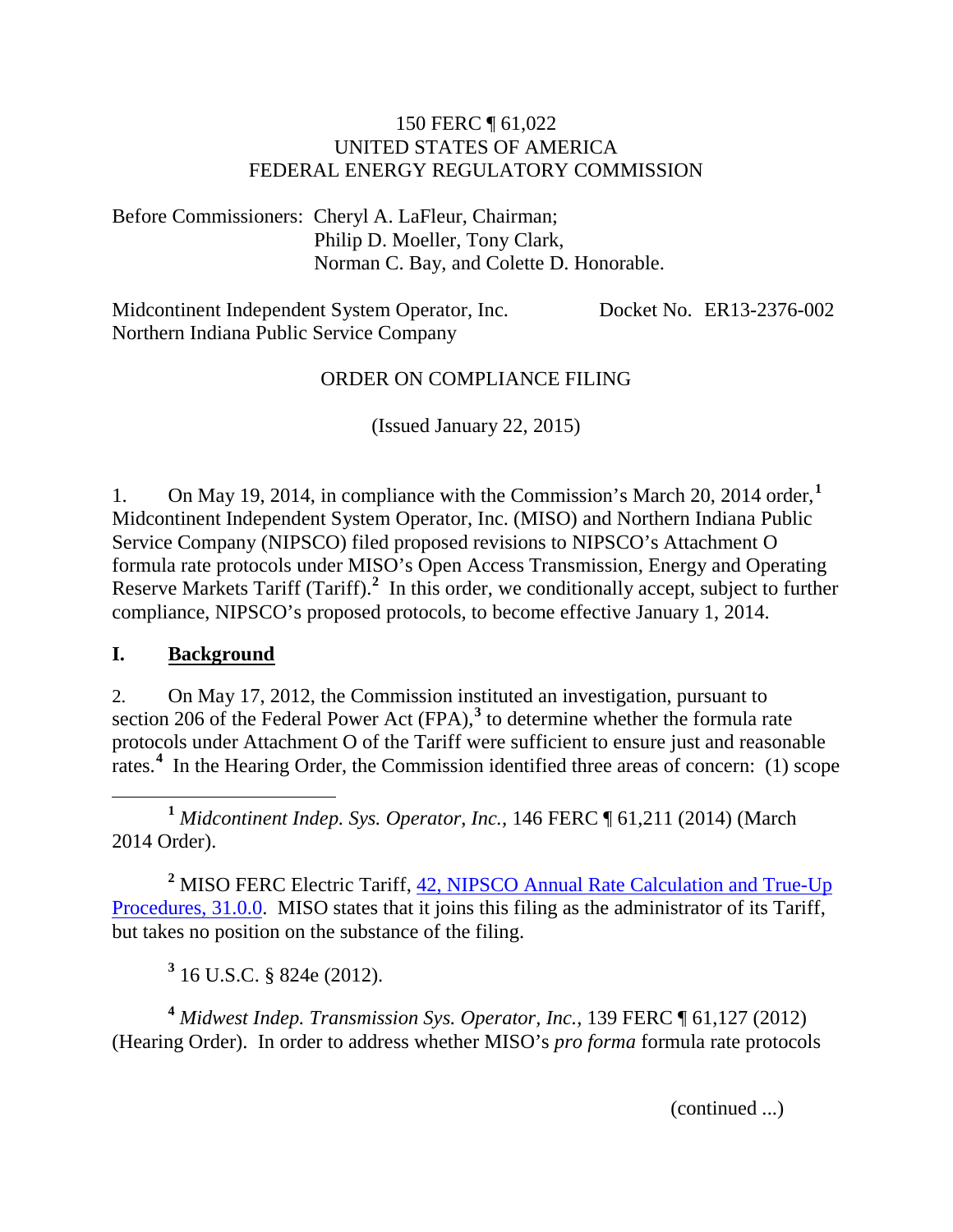of participation (i.e., who can participate in the information exchange); (2) the transparency of the information exchange (i.e., what information is exchanged); and (3) the ability of customers to challenge transmission owners' implementation of the formula rate as a result of the information exchange (i.e., how the parties may resolve their potential disputes).

3. In an order on May 16, 2013, the Commission found that the formula rate protocols under the Tariff were insufficient to ensure just and reasonable rates, and therefore, directed MISO and its transmission owners to file revised formula rate protocols.**[5](#page-1-0)**

4. On September 13, 2013, in compliance with the Commission's May 2013 Order, MISO and NIPSCO, as a transmission owning member of MISO, submitted revised forward-looking Attachment O formula rate protocols. In the March 2014 Order, the Commission conditionally accepted the compliance filing, to become effective January 1, 2014.**[6](#page-1-1)** The Commission found that NIPSCO's revised formula rate protocols appropriately defined the scope of participation in the information exchange and review process.<sup>[7](#page-1-2)</sup> However, the Commission required several adjustments to the protocols provisions related to the transparency of the information exchange process and the ability of customers to challenge transmission owners' implementation of the formula rate, including requiring application of the enhanced protocols to the process for establishing a transmission owner's net projected revenue requirement. **[8](#page-1-3)**

5. On May 19, 2014, in compliance with the Commission's March 2014 Order, MISO and NIPSCO filed proposed revisions to the NIPSCO annual rate calculation and true-up procedures associated with NIPSCO's forward-looking Attachment O to the

 $\overline{a}$ and the formula rate protocols of independent transmission owners are sufficient to ensure just and reasonable rates, the Commission established paper hearing procedures.

<span id="page-1-2"></span><span id="page-1-1"></span><span id="page-1-0"></span>**<sup>5</sup>** *Midwest Indep. Transmission Sys. Operator*, *Inc.*, 143 FERC ¶ 61,149 (2013) (May 2013 Order).

**<sup>6</sup>** March 2014 Order*,* 146 FERC ¶ 61,211 at P 1.

 $^7$  *Id.* P 12.

<span id="page-1-3"></span>**<sup>8</sup>** *Id.* PP 28-37, 53-64.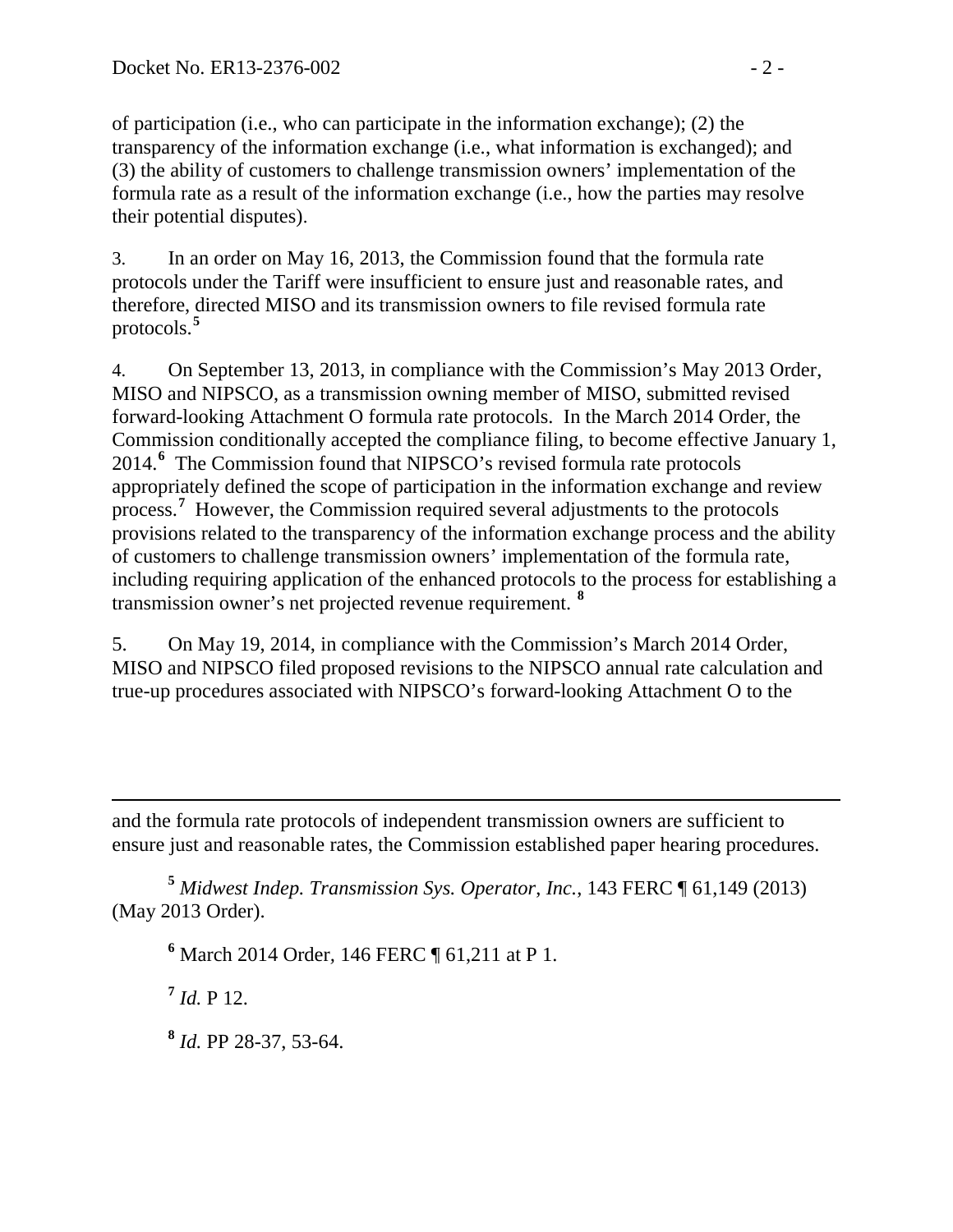Tariff. NIPSCO requests that the Commission accept the Tariff revisions effective January 1, 2014.**[9](#page-2-0)**

### **II. Notice and Responsive Pleadings**

6. Notice of NIPSCO's filing was published in the *Federal Register*, 79 Fed. Reg. 30,115 (2014), with comments due on or before June 9, 2014. None was filed.

## **III. Discussion**

7. As discussed below, we conditionally accept NIPSCO's filing, subject to further compliance, to be effective January 1, 2014.

## **A. Transparency**

# **1. March 2014 Order**

8. The Commission, in the March 2014 Order, conditionally accepted NIPSCO's transparency-related protocols revisions.**[10](#page-2-1)** However, it required NIPSCO to propose the following revisions to the protocols to: (1) provide electronic notice of each transmission owner's formula rate update/true-up to interested parties;**[11](#page-2-2)** (2) provide such notice within 10 days of posting the annual update/true-up and provide notice of the annual meeting no less than seven days prior to such meeting;<sup> $12$ </sup> (3) describe a process for transmission owners with transmission projects that utilize a regional cost sharing mechanism to coordinate and hold joint meetings to enable all interested parties to understand how those transmission owners are implementing their formula rates for cost recovery of such projects;**[13](#page-2-4)** (4) specify that any delay in the publication date should result in an equivalent extension of time for submission of information requests;  $14$  (5) state that if a certain deadline for interested parties falls on a weekend or holiday recognized by the

<span id="page-2-2"></span> $11$  *Id.* P 29.

<span id="page-2-3"></span> $12 \, Id.$ 

<span id="page-2-4"></span>**<sup>13</sup>** *Id.*

<span id="page-2-5"></span> $14$  *Id.* P 30.

<span id="page-2-0"></span>**<sup>9</sup>** NIPSCO Compliance Filing at 2.

<span id="page-2-1"></span>**<sup>10</sup>** March 2014 Order, 146 FERC ¶ 61,211 at P 1.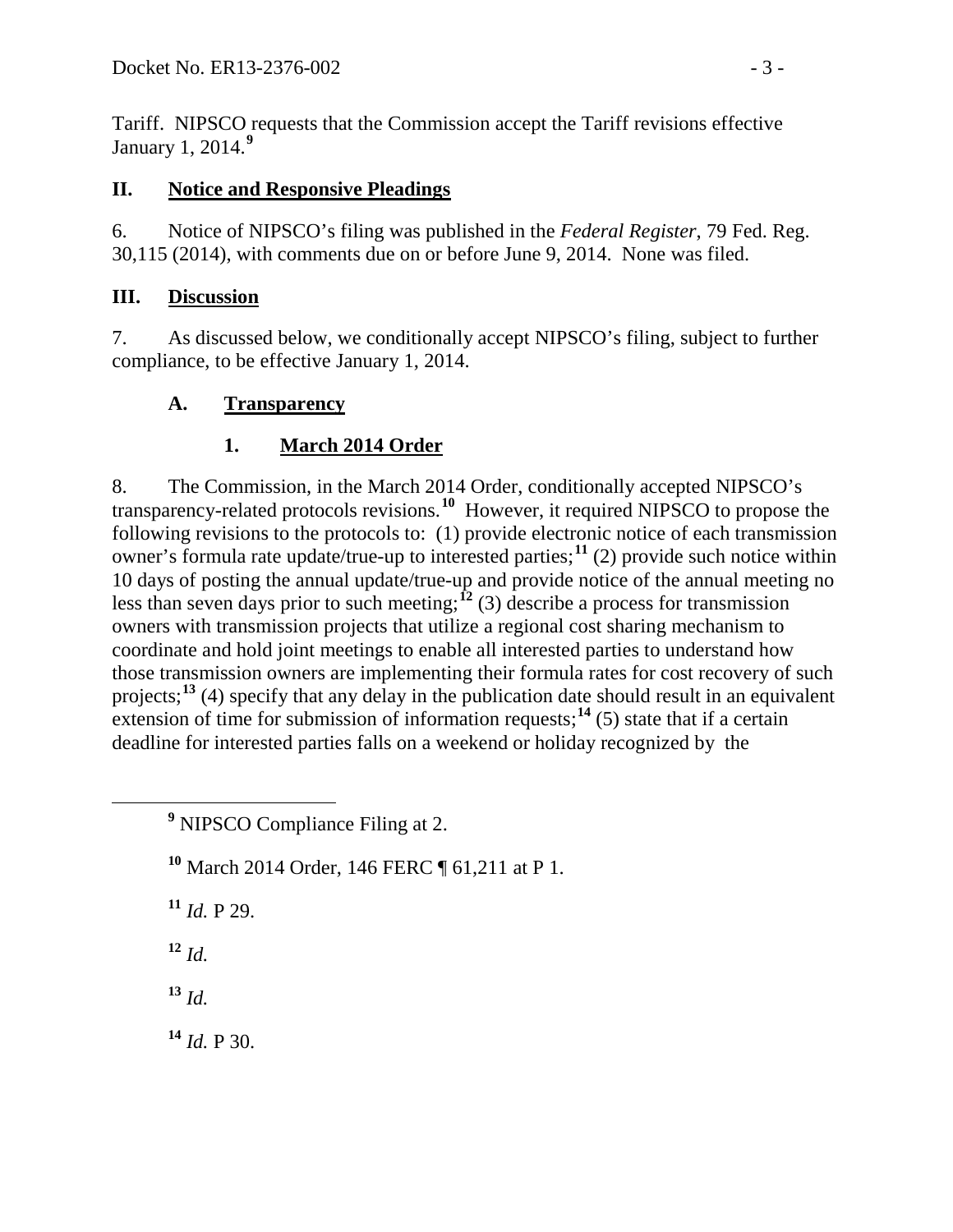Commission, then the deadline will be extended to the next business day;<sup>[15](#page-3-0)</sup> (6) remove the requirement in section IV.E of the proposed protocols for interested parties to make a good faith effort to consolidate information requests;**[16](#page-3-1)** (7) modify section II.D.8.c to remove language that mandates identification of only any merger or reorganization requiring submission of a filing under section 203 or 205 of the FPA; **[17](#page-3-2)** (8) remove the word "material" from all instances of the phrase "material accounting changes;"<sup>[18](#page-3-3)</sup> (9) revise section II.D.8.a to eliminate NIPSCO's additional limiting factors for accounting changes, specifically that changes should be limited to the implementation of accounting standards or policies that are required to be disclosed under the FERC Form No. 1 or corrections of errors and prior period adjustments that alter what is reported in the FERC Form No.  $1$ ;<sup>[19](#page-3-4)</sup> (10) add language to section III to make clear that the six factors proposed do not unduly constrain interested parties' information requests by stating that information and document requests shall be limited to what may be necessary to determine six specific inquiry categories, or "any other information that may reasonably have a substantive effect on the calculation of the rate pursuant to the formula;<sup>"[20](#page-3-5)</sup> (11) include a provision precluding a transmission owner from claiming that responses to information and document requests pursuant to the protocols are subject to any settlement provision;**[21](#page-3-6)** (12) require all MISO transmission owners to submit informational filings in separate docket numbers;<sup>[22](#page-3-7)</sup> and (13) provide notification of transmission owners' informational filings through the email "exploder" list to be maintained by MISO, and by posting the docket number assigned to each transmission owner's informational filing on the MISO website and OASIS within five days of such filing.**[23](#page-3-8)**

<span id="page-3-8"></span><span id="page-3-7"></span><span id="page-3-6"></span><span id="page-3-5"></span><span id="page-3-4"></span><span id="page-3-3"></span><span id="page-3-2"></span><span id="page-3-1"></span><span id="page-3-0"></span> **<sup>15</sup>** *Id. Id.* P 31. *Id.* P 32. *Id.* P 33. *Id.* P 34. *Id*. P 35. *Id.* P 36. *Id.* P 37. **<sup>23</sup>** *Id.*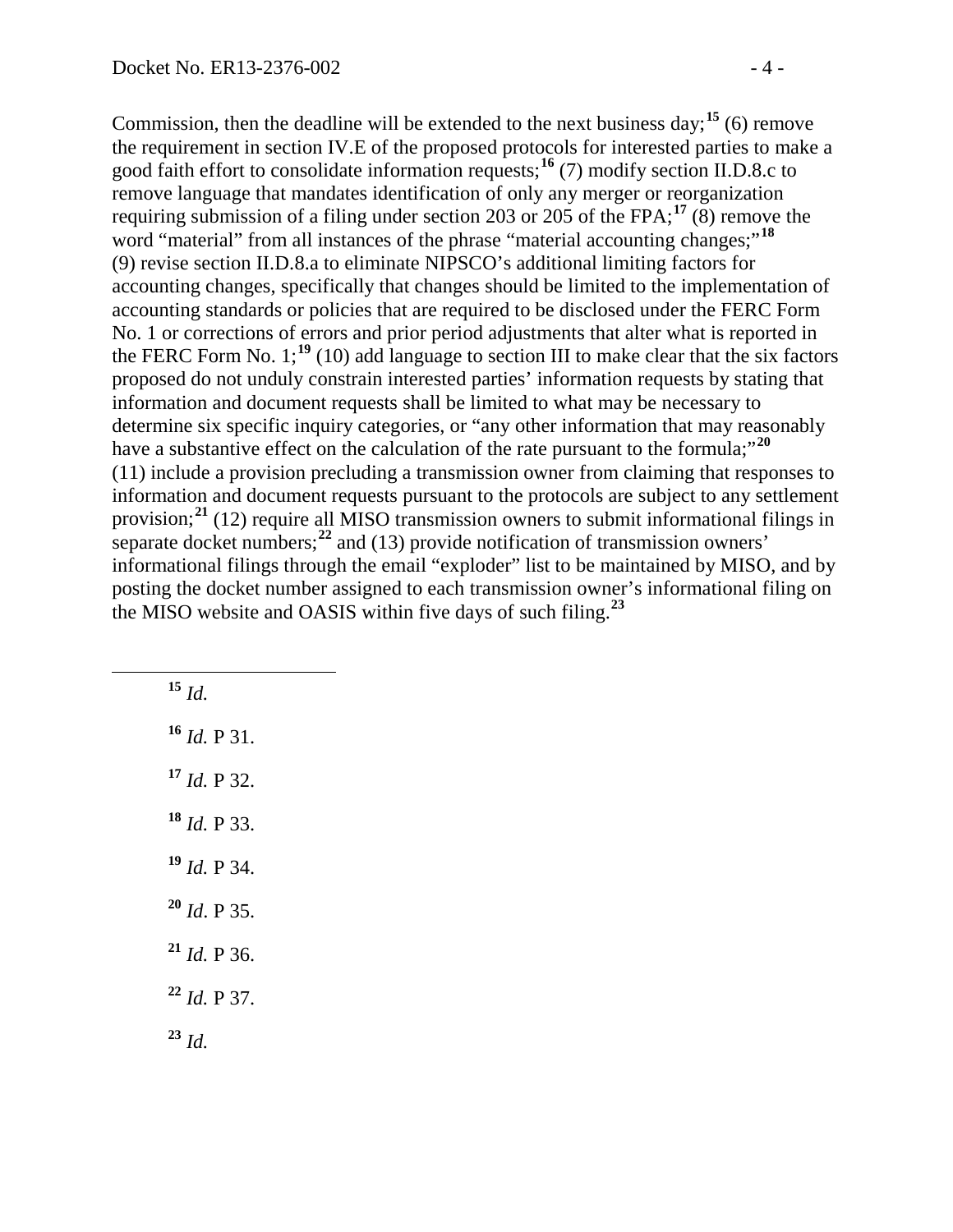### **2. NIPSCO's Filing**

9. In response to the Commission's first two transparency directives, which relate to notice for the provision of annual updates or true-ups, NIPSCO proposes to revise sections II.B, III.B and IV.B to state that notification of the posting of the annual true-up on the MISO website and OASIS will be made through an email exploder list maintained by MISO within 10 calendar days of the posting and notice of the annual meeting within seven days of the meeting.<sup>[24](#page-4-0)</sup> In response to the Commission's third transparency directive, to coordinate and hold meetings for transmission projects with regional cost sharing, NIPSCO proposes to revise section IV.H to specify that, to the extent that NIPSCO has a transmission project that utilizes a regional cost sharing mechanism, NIPSCO shall coordinate with the other transmission owners to establish joint meetings to enable all interested parties to understand how the formula rates for the cost recovery of such projects are being implemented.

10. NIPSCO proposes no Tariff revisions in response to the Commission's fourth transparency directive regarding the corresponding extension of time for information requests with any delay in the publication date of annual updates or true-ups. NIPSCO proposes to modify sections IV.E. and V.A to comply with the Commission's fifth transparency directive, to specify that if deadlines for interested parties fall on a weekend or holiday recognized by the Commission that the deadline be extended to the next business day.**[25](#page-4-1)**

11. In response to the Commission's sixth transparency directive, removing language requiring a good faith effort for parties to consolidate information requests, NIPSCO proposes to revise section IV.E to remove such a requirement.**[26](#page-4-2)** In response to the Commission's seventh transparency directive regarding the identification of mergers and reorganizations, NIPSCO has removed the phrase "that requires submission of a filing under section 203 or 205 of the [FPA]" from section II.D.8.c. In response to the Commission's eighth transparency directive, to remove the word "material" from "material accounting changes," NIPSCO proposes to remove "material" from sections II.D.8, III.D.9, IV.E.1, and V.D. In response to the Commission's ninth transparency directive regarding the removal of certain Tariff provisions limiting accounting changes, NIPSCO proposes to remove such language from sections II.D.8 and II.D.9.

<span id="page-4-1"></span>**<sup>25</sup>** *Id.*

<span id="page-4-2"></span>**<sup>26</sup>** *Id.*

<span id="page-4-0"></span>**<sup>24</sup>** NIPSCO Compliance Filing at 3-4.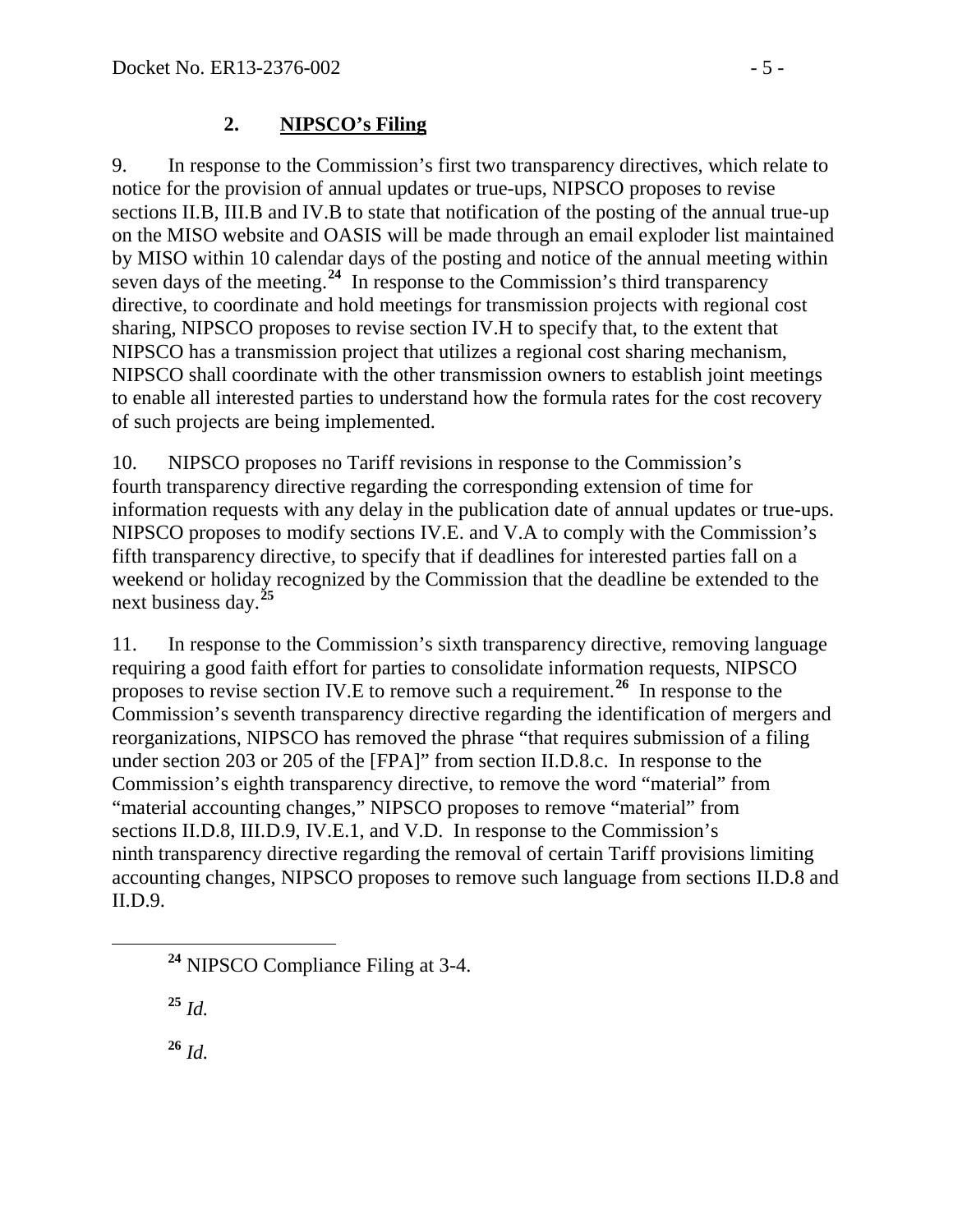12. With respect to the Commission's tenth transparency directive, to ensure the availability of information to interested parties, NIPSCO proposes to revise section IV.E to include the language required by the Commission.**[27](#page-5-0)** In response to the Commission's eleventh transparency directive regarding claiming that information and document requests are subject to settlement provisions, NIPSCO proposes revisions to section IV.F to state that it is precluded from asserting confidentiality on the basis of any Commission settlement agreement.

13. NIPSCO proposes no Tariff revisions in response to the Commission's twelfth transparency directive, requiring all MISO transmission owners to submit informational filings in separate dockets. In response to the Commission's thirteenth transparency directive, regarding notice of informational filings, NIPSCO proposes to revise sections II.B, III.B, IV.B, and VII.A to describe how MISO shall provide notice of informational filings.**[28](#page-5-1)**

# **3. Commission Determination**

14. We find that the provisions in NIPSCO's proposed protocols relating to transparency generally comply with the requirements of the March 2014 Order. We therefore conditionally accept them, subject to further compliance, as discussed below.

15. NIPSCO did not respond to the Commission's fourth transparency directive, to specify that any delay in the publication date should result in an equivalent extension of time for submission of information requests. Accordingly, we direct NIPSCO, in a compliance filing due within 30 days of the date of this order, to propose revisions to its formula rate protocols to respond to this directive.

16. With respect to the Commission's eleventh transparency directive regarding settlement privilege, we find that NIPSCO's proposed Tariff langue precluding it from asserting confidentiality on the basis of any FERC settlement agreement is overly narrow. Consistent with the proposed language that the Commission has accepted for the MISO transmission owners,**[29](#page-5-2)** we direct NIPSCO, in a compliance filing due within 30 days of the date of this order, to propose Tariff revisions precluding it from invoking settlement

**<sup>27</sup>** *Id.*

**<sup>28</sup>** *Id.*

<span id="page-5-2"></span><span id="page-5-1"></span><span id="page-5-0"></span>**<sup>29</sup>** *See Midcontinent Indep. Sys. Operator, Inc*., 150 FERC ¶ 61,025, at P 20 (2015). [Note to OSEC: please cite to the concurrent order in Docket No. ER13-2379- 002 and 003, January  $22<sup>nd</sup>$  Agenda Item E-12]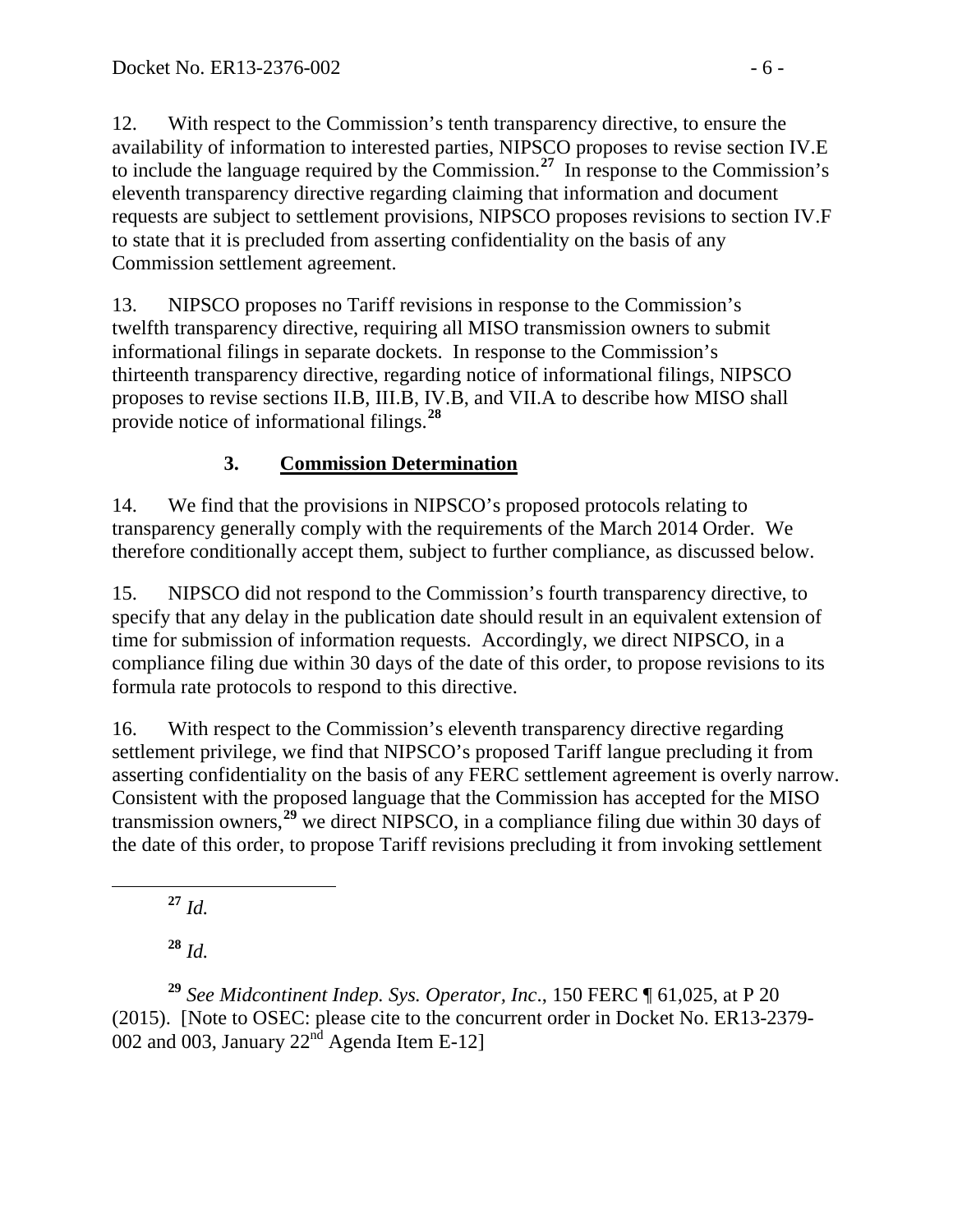privilege rather than only precluding it from invoking settlement privilege pursuant to a settlement agreement.

17. NIPSCO also did not respond to the Commission's twelfth transparency directive, requiring all MISO transmission owners to submit informational filings in separate dockets. We direct NIPSCO, in a compliance filing due within 30 days of the date of this order, to propose Tariff language, consistent with the language proposed by the MISO transmission owners and accepted by the Commission, **[30](#page-6-0)** specifying that NIPSCO will file its annual informational filing in a separate docket. NIPSCO should file such informational filings in a new docket each year.

## **B. Challenge Procedures**

# **1. March 2014 Order**

18. In the March 2014 Order, the Commission conditionally accepted NIPSCO's challenge procedure-related protocols revisions.**[31](#page-6-1)** However, it required NIPSCO to propose the following revisions to the protocols to: (1) enable interested parties to present informal challenges after a reasonable opportunity to evaluate all of NIPSCO's responses to information requests;**[32](#page-6-2)** (2) modify section V.D to broaden the scope of issues that interested parties may raise in informal and formal challenges to include "any other information that may reasonably have substantive effect on the calculation of the charge pursuant to the formula;"**[33](#page-6-3)** (3) allow interested parties to raise substantive issues in a formal challenge that they did not raise in their preceding informal challenge;**[34](#page-6-4)** (4) ensure that the Commission and interested parties are not precluded from exercising their rights under section 206 of the FPA;<sup>[35](#page-6-5)</sup> (5) make clear that formal challenges are filed pursuant to the proposed protocols, rather than FPA section 206, and detail the specifying filing requirements that an interested party must satisfy in submitting a formal challenge to the Commission;**[36](#page-6-2)** (6) clarify that formal challenges must be made in the

<span id="page-6-0"></span>**<sup>30</sup>** *Id.*

<span id="page-6-1"></span>**<sup>31</sup>** March 2014 Order, 146 FERC ¶ 61,211 at P 53.

<span id="page-6-2"></span>**<sup>32</sup>** *Id.* P 54.

<span id="page-6-3"></span>**<sup>33</sup>** *Id.* P 57.

<span id="page-6-4"></span>**<sup>34</sup>** *Id.* P 58.

<span id="page-6-5"></span> $35$  *Id.* P 60.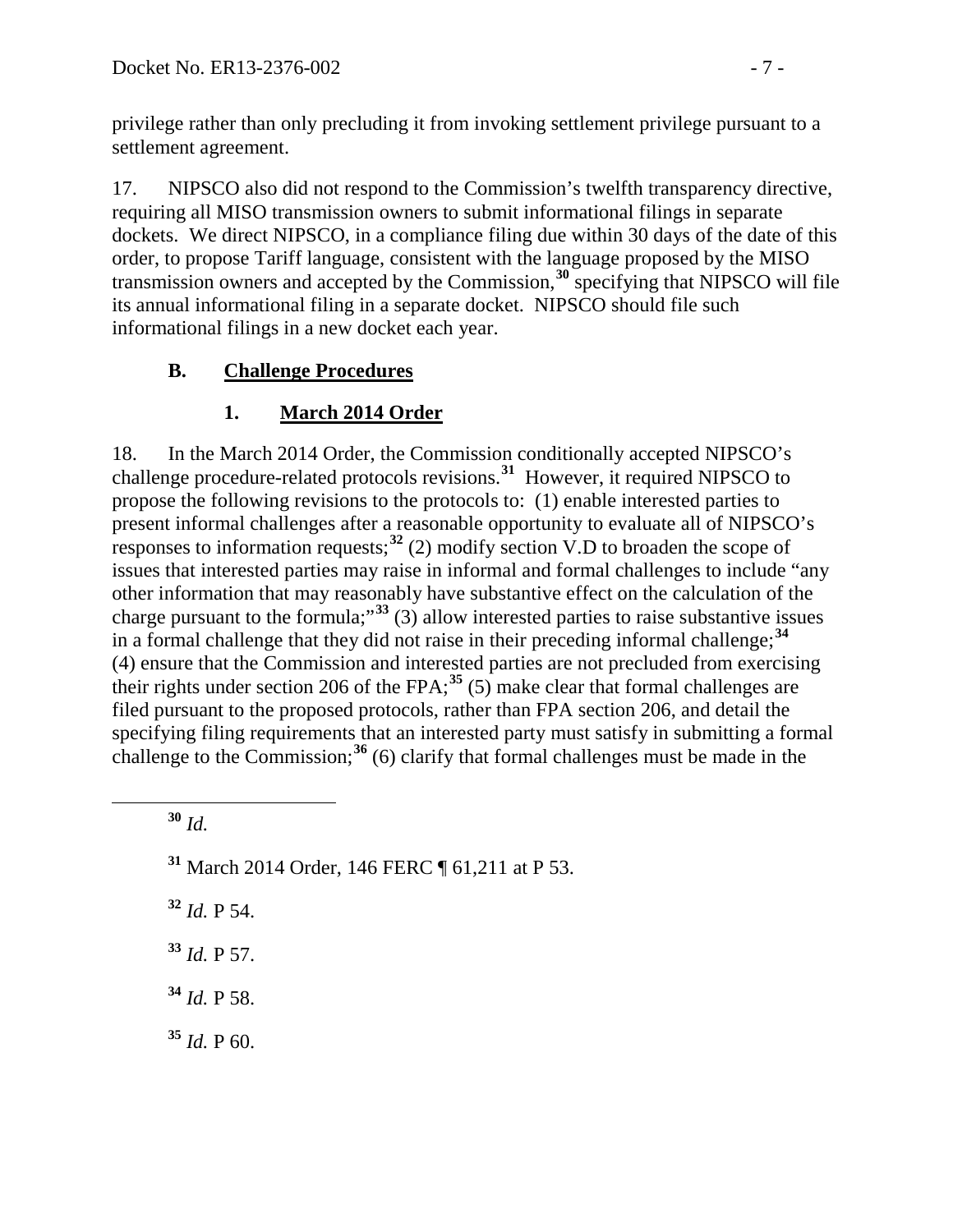informational filing docket;**[37](#page-7-0)** and (7) explain how the protocols' challenge procedures will ensure that customers have access to information that will allow them to effectively challenge the implementation of the formula rate or revise the protocols to ensure that they do.**[38](#page-7-1)**

### **2. NIPSCO's Filing**

19. In response to the Commission's first challenge procedure directive, regarding providing adequate time to evaluate responses to information requests before presenting informal challenges, NIPSCO proposes to revise section V.A to specify that interested parties have until January 31 to make informal challenges. This is more than a month after the December 20 deadline for NIPSCO to respond to information requests. NIPSCO also proposes that it will make a good faith effort to respond to any informal challenges within 15 business days of their receipt, to file its annual informational filing on March 1, and to require interested parties to make formal challenges to make formal challenges by the date established by the Commission in the notice of the informational filing. In response to the second challenge procedure directive, regarding the scope of issues that information parties may challenge, NIPSCO proposes to revise section V.D to permit informal or formal challenges on "any other information that may reasonably have substantive effect on the calculation of the charge pursuant to the formula."**[39](#page-7-2)**

20. In response to the Commission's third challenge procedure directive, allowing interested parties to raise issues in the formal challenge that they did not in the informal challenge, NIPSCO proposes to revise section V.G to only restrict parties from raising formal challenges if they did not raise an informal challenge. To address the Commission's fourth challenge procedure directive, ensuring the preservation of statutory rights for the Commission and interested parties, NIPSCO proposes to add a language to section V.I stating that nothing in the protocols limits the ability of the Commission or interested parties to initiate complaint proceedings pursuant to section 206 of the FPA. In response to the Commission's fifth challenge procedure directive, to make clear that challenges are pursuant to protocols and what requirements they must file, NIPSCO

**<sup>36</sup>** *Id*. P 62.

<span id="page-7-0"></span>**<sup>37</sup>** *Id.* P 63.

<span id="page-7-1"></span>**<sup>38</sup>** *Id*. P 64.

<span id="page-7-2"></span>**<sup>39</sup>** NIPSCO Compliance Filing at 4.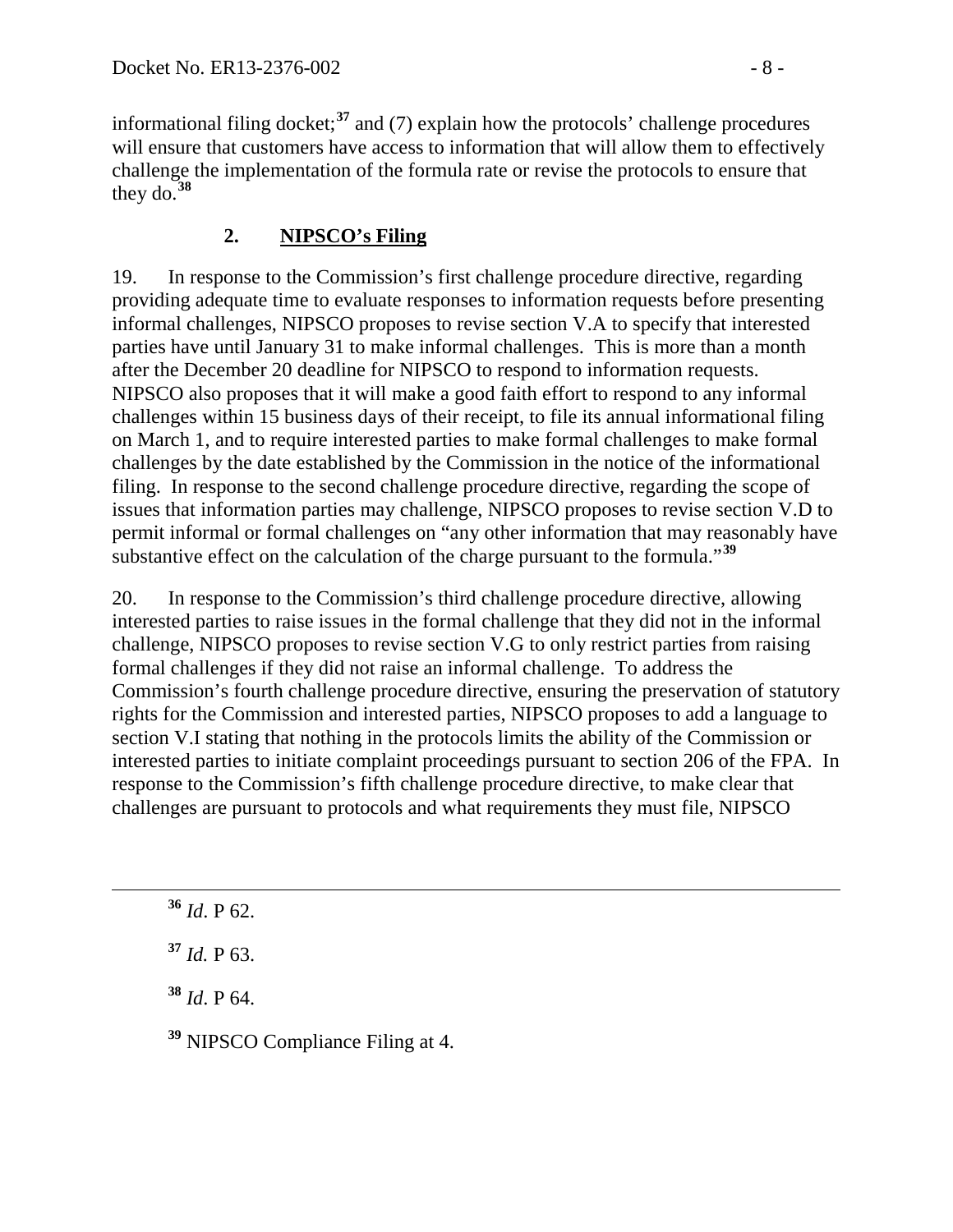proposes revisions to section V.B which state that formal challenges are filed pursuant to protocols and describe the details that a filing party must provide in making a challenge.**[40](#page-8-0)**

21. With respect to the Commission's sixth challenge procedure directive, regarding filing formal challenges in the informational filing dockets, NIPSCO proposes revisions to section V.B to specify that formal challenges should be filed in NIPSCO's informational filing docket. Finally, in response to the Commission's seventh challenge procedure directive, regarding ensuring that customers have access to needed information, NIPSCO proposes revisions to section V.E describing the non-disclosure agreements that customers can sign to obtain certain information.**[41](#page-8-1)**

## **3. Commission Determination**

22. We conditionally accept NIPSCO's proposed revisions to the challenge procedures of its protocols. We find that its revisions meet the Commission's directives as stated in the March 2014 Order. However, consistent with the Commission's directive to the MISO transmission owners, **[42](#page-8-2)** we direct NIPSCO, in its compliance filing due within 30 days of the date of this order, to modify the deadline for submitting a formal challenge with the Commission to April 1 instead of the date established by the Commission in the notice of NIPSCO's informational filing. Consistent with the formal challenge deadline accepted by the Commission for the MISO transmission owners, this date provides customers with one month following NIPSCO's informational filings to make formal challenges. We find that a specific date for formal challenges is necessary to provide certainty and note that the informational filing will not be noticed by the Commission. **[43](#page-8-3)**

### The Commission orders:

(A) NIPSCO's filing is hereby accepted, subject to a further compliance filing, to become effective January 1, 2014, as discussed in the body of this order.

<span id="page-8-0"></span>**<sup>40</sup>** *Id.*

<span id="page-8-1"></span>**<sup>41</sup>** *Id.* at 4-5.

<span id="page-8-2"></span>**<sup>42</sup>** *See Midcontinent Indep. Sys. Operator, Inc*., 150 FERC ¶ 61,025 at P 55.

<span id="page-8-3"></span>**<sup>43</sup>** March 2014 Order*,* 146 FERC ¶ 61,211 at P 29.